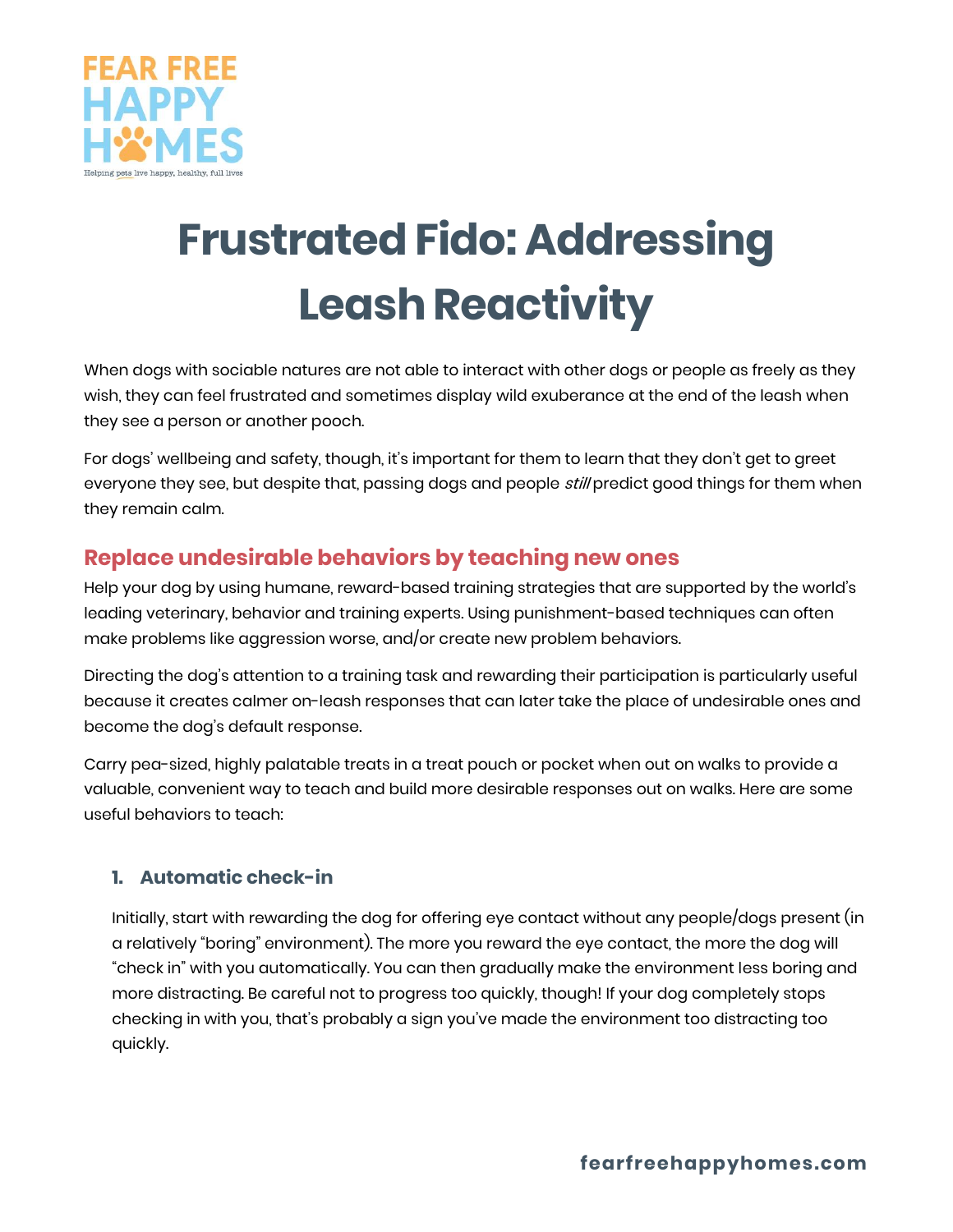

#### **2. Notice the dog/person**

Gradually progress to your dog noticing another dog or person at a far-away distance and not reacting. Reward them each time so that their pattern becomes "I see another dog, then I look to you for a treat." This helps build an automatic reaction of seeing a dog and turning to face their person.

#### **3. Turn**

"Turn" is a great cue to use when you see a dog or person suddenly come around the corner. Simply say turn, place a treat right on the dog's nose to guide him away, and feed when the dog turns with you. (If there's a chance your dog might react with aggression, use caution putting your hands near his mouth.) Periodically practice turns on a walk even when there is nothing to avoid.

#### **4. Find It**

Guide the dog toward a positive alternative activity by tossing a small handful of treats for him to find.

(See Additional Resources listed below for videos on how to teach Find It and other useful behaviors)

## **Quick fixes for when a person or dog suddenly appears**

- Cross the street.
- Do a U-turn and move back in the opposite direction.
- Turn and move away in an alternative direction and route.
- Move off the main pathway until the human or dog distraction has passed by. Temporarily walk on a grassy patch, driveway, or parking lot bordering the sidewalk.
- Redirect: If your dog looks as if they are about to react, use an interrupter such as a treat, a cue for a known behavior, or something like a hand clap or a light tap/tickle on the back that doesn't scare the dog but simply breaks their focus. Immediately cue a well-known behavior that you can reward, such as a hand touch or the turn cue.
- Use visual barriers (e.g. a building, a parked vehicle, a tree or bush) to reduce the intensity of the situation by blocking the dog's view of the passing person or dog. Then keep the dog busy by rewarding some cued behaviors or simply feeding a couple of treats.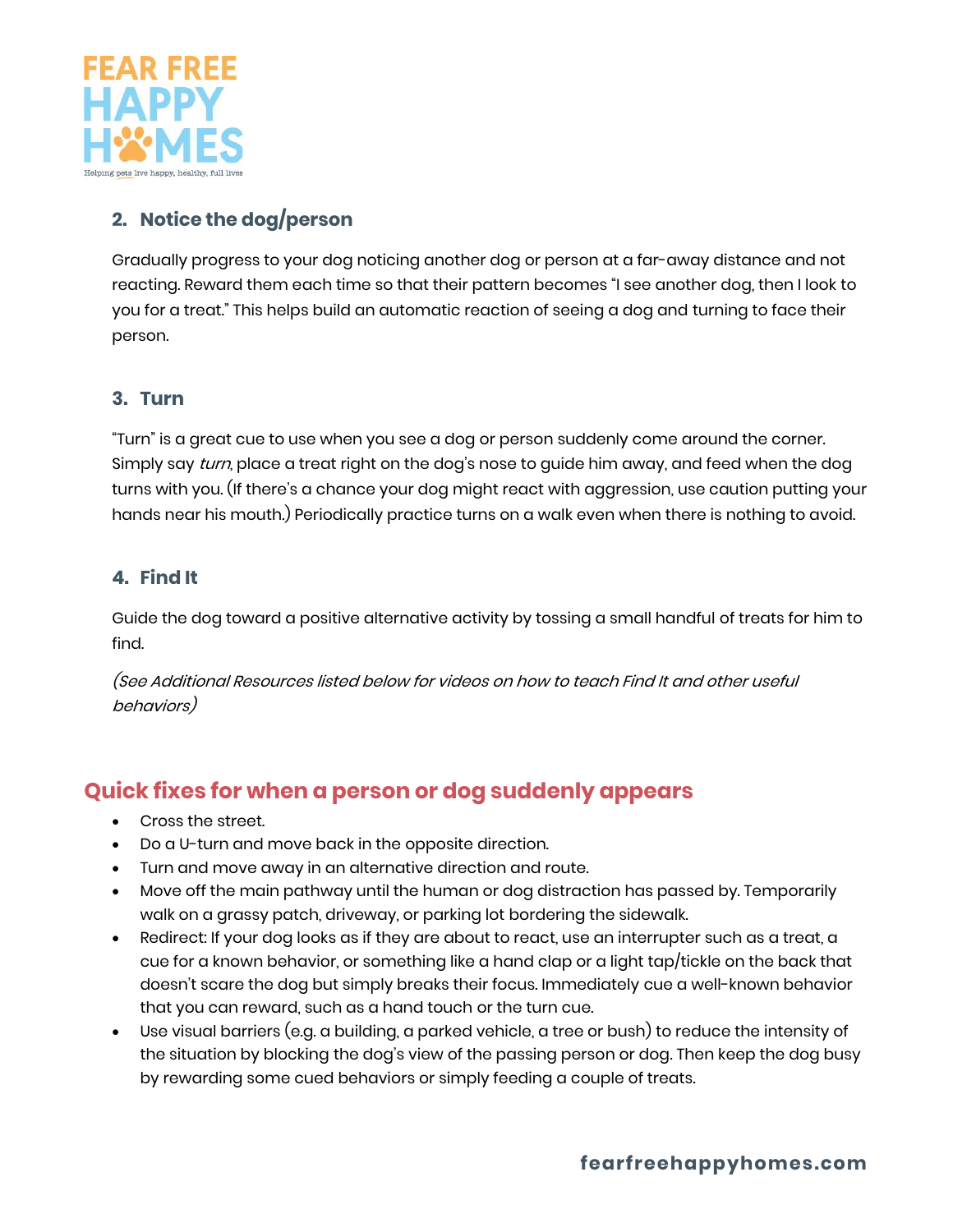

• If your dog ever reacts, turn and move your dog far enough away they can calm down. Then, reassess and see if the situation was too close or see if specific triggers can be lessened the next time. Avoid harsh punishment, like leash jerks, as they only negatively affect the dog's emotions around other dogs.

## **Manage the situation**

Set your dog up for success by carefully monitoring and managing the situations to which he is exposed.

- Remove your dog from situations when needed, or reduce the intensity of the situation to prevent the dog from rehearsing unwanted behaviors such as barking, pulling, or lunging.
- Limit exposure to overly exciting situations (such as festivals or crowded streets) that are beyond the dog's ability to handle calmly. By doing so, you will keep your dog calm enough to learn new ways of behaving.
- Distance is your friend when you see an approaching person or pup. Keep enough distance that your dog is able to remain calm, respond to cues, and eat treats.
- Walk during lower traffic times of day, in less-populated areas, or in areas with multiple route options so that you can quickly change direction.

## **An escalating problem**

Undesirable on-leash behaviors are likely to worsen over time unless properly addressed. Initially, the dog may show subtle signs of excitement or unease when he sees another person or dog. Then, the more amped up the dog becomes, the more heightened his reaction tends to be.

As emotionally charged encounters add up over time, the dog may start to anticipate early and escalate his response faster and stronger, even with the dog or person still a distance away.

Even if the original intention was friendly, mounting stress and frustration can intensify the dog's onleash antics into increasingly aggressive displays.

#### **Catch it early by noticing these indicators**

- Tensed muscles
- Erect, rigid posture
- Coming to a standstill with rapt attention on point of focus
- Straining, leaning and pulling on leash towards the interaction of interest
- Standing up on hind legs or spinning and jumping excitedly at the end of the leash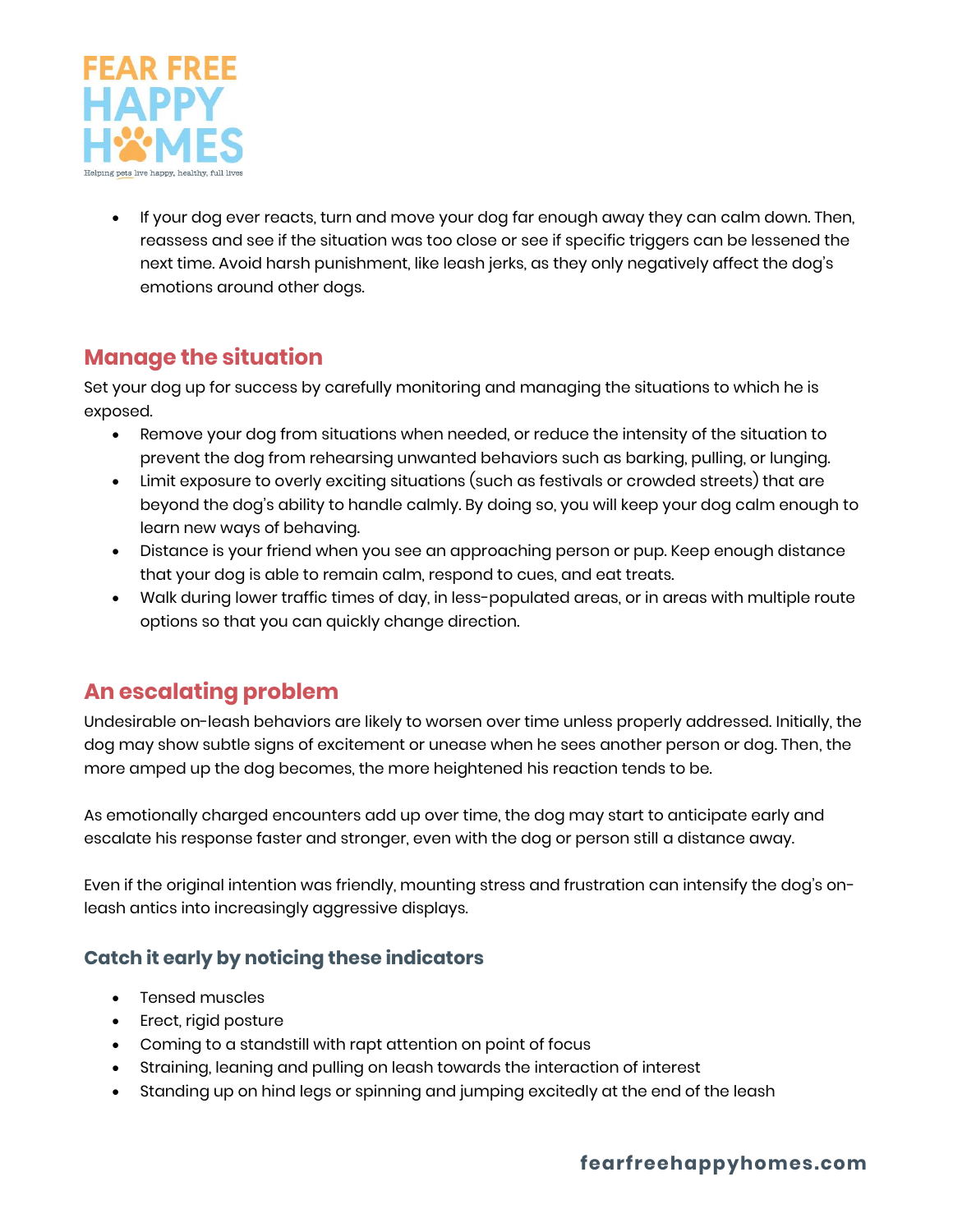

- Tail rising up in height from their normal tail carriage. Or, in dogs with tails that curl over the back, the tail may form into a tighter curl or curl higher up on the dog's back.
- A fast moving, raised and rigid tail wag
- Perked upright and forward-facing ears
- Mouth closing. May tighten back into a tight lip smile or push forward with pursued lips.
- Intense focus and concentration in direction of approaching person or pooch
- Licking lips
- Whining
- Barking. Such barks may include higher pitched yelps that signal 'come closer' to the incoming person or pooch.
- Overly emotional on-leash displays are reflective of a dog's inner reality. If the dog's outward behaviors show that he is unable to settle down, it's likely the dog inwardly feels unsettled, too.

## **Additional resources**

Additional behaviors to turn your dog's focus away from the distraction and towards you on walks include:

- **How to Walk Your Dog** <https://fearfreehappyhomes.com/courses/how-to-walk-your-dog-basics/>
- **Choosing and Using Dog Walking Equipment**
	- o [https://fearfreehappyhomes.com/courses/choosing-and-using-dog-collars-harnesses](https://fearfreehappyhomes.com/courses/choosing-and-using-dog-collars-harnesses-and-leashes-the-fear-free-way/)[and-leashes-the-fear-free-way/](https://fearfreehappyhomes.com/courses/choosing-and-using-dog-collars-harnesses-and-leashes-the-fear-free-way/)
	- o <https://fearfreehappyhomes.com/lessons/how-to-walk-your-dogs-basics/>

#### • **Basic behaviors**

o Hand touch

<https://fearfreehappyhomes.com/courses/unleashing-the-power-of-touch/>

o Sit

<https://fearfreehappyhomes.com/courses/teaching-your-dog-to-sit/>

o Leave It

[https://fearfreehappyhomes.com/courses/teach-your-dog-to-leave-it-the-fear-free](https://fearfreehappyhomes.com/courses/teach-your-dog-to-leave-it-the-fear-free-way/)[way/](https://fearfreehappyhomes.com/courses/teach-your-dog-to-leave-it-the-fear-free-way/)